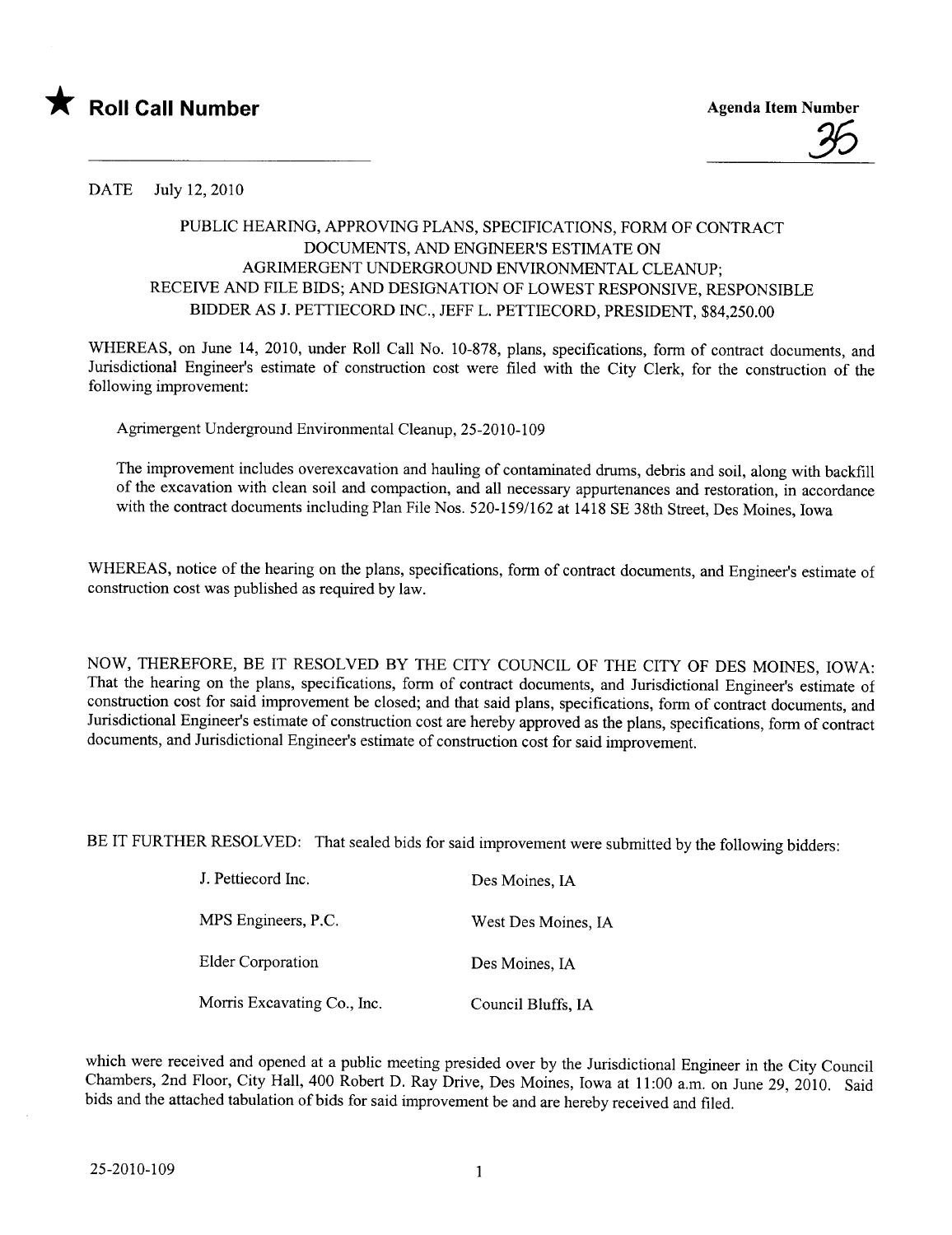

DATE July 12, 2010

BE IT FURTHER RESOLVED: That the Jurisdictional Engineer has determined that the lowest responsive. responsible bid for the construction of said improvement was submitted by J. Pettiecord Inc., Jeff L. Pettiecord, President, 5043 NE 22nd Street, Des Moines, lA, 50313 in the amount of \$84,250.00, and said bid be and the same is hereby accepted.

BE IT FURTHER RESOLVED: That the bid security of the unsuccessful bidders be and is hereby authorized and directed to be returned.

BE IT FURTHER RESOLVED: That the Jurisdictional Engineer is hereby directed to secure execution by the lowest responsible, responsive Bidder and its surety of the contract documents in the form heretofore approved by this Council; that the Jurisdictional Engineer is directed to thereafter present said contract documents to this Council for approval and authorization to the Mayor to sign; and that no contract shall be deemed to exist between the City of Des Moines and said Bidder until said contract has been executed by the Bidder, and shall have been approved by this Council and executed by the Mayor and attested to by the City Clerk.

(City Council Communication Number  $/0.432$ <sub>attached.)</sub>

Moved by to adopt.

FORM APPROVED:

Kathleen Vanderpool<br>Deputy City Attorney

FUNDS AVAILABLE<br>MUMULIA

Des Moines Finance Director Allen McKinley

Funding Source: 2010-2011 CIP, Page Miscellaneous-7, Economic Development Projects - SE Ag Park, URR035, TIF-Backed G. O. Bonds ~~

| <b>YEAS</b> | <b>NAYS</b> | <b>PASS</b> | <b>ABSENT</b>   |
|-------------|-------------|-------------|-----------------|
|             |             |             |                 |
|             |             |             |                 |
|             |             |             |                 |
|             |             |             |                 |
|             |             |             |                 |
|             |             |             |                 |
|             |             |             |                 |
|             |             |             |                 |
|             |             |             | <b>APPROVED</b> |
|             |             |             |                 |

I, Diane Rauh, City Clerk of said City Council, hereby certify that at a meeting of the City Council, held on the above date, among other proceedings the above was adopted.

IN WITNESS WHEREOF, I have hereunto set my hand and affixed my seal the day and year first above written.

Mayor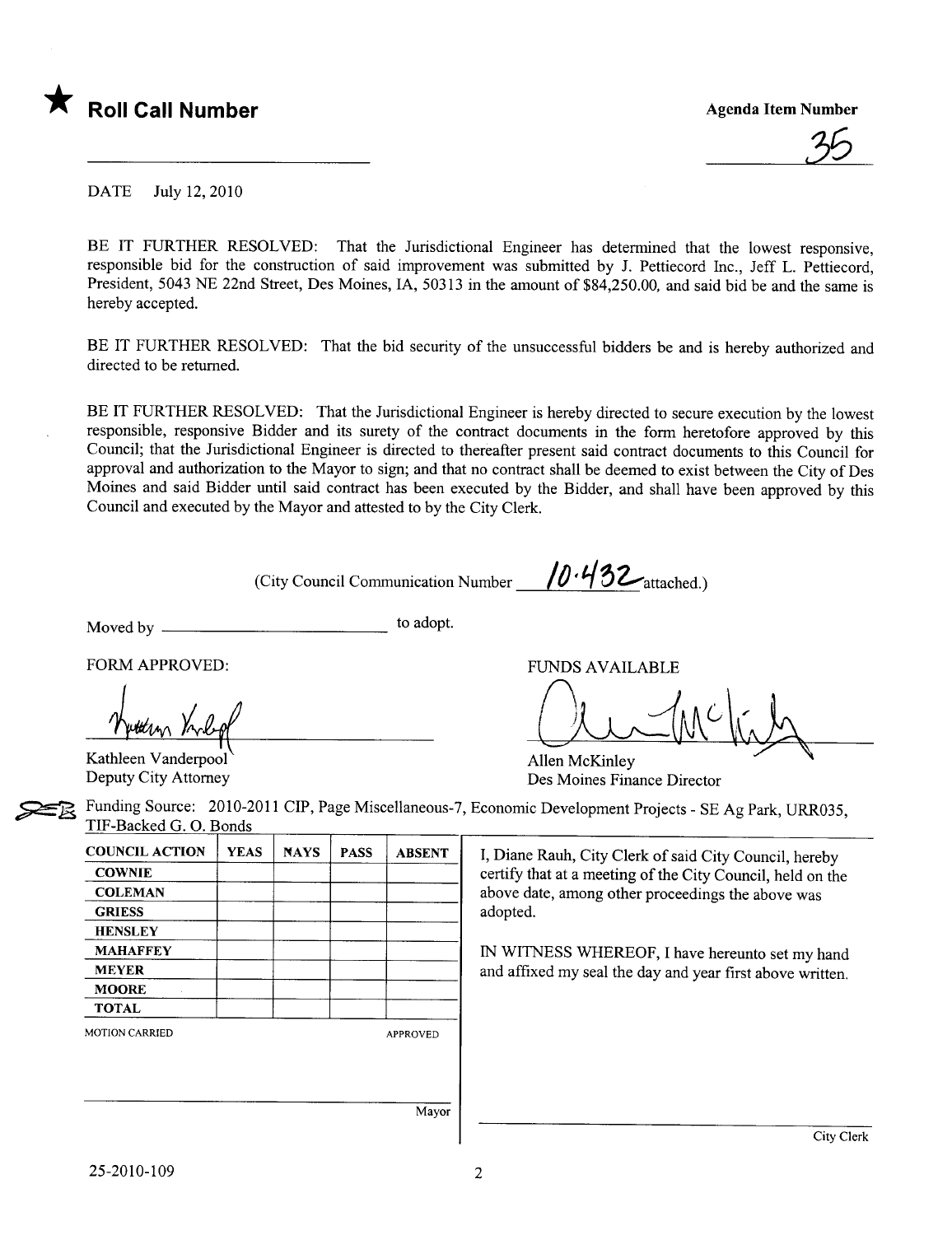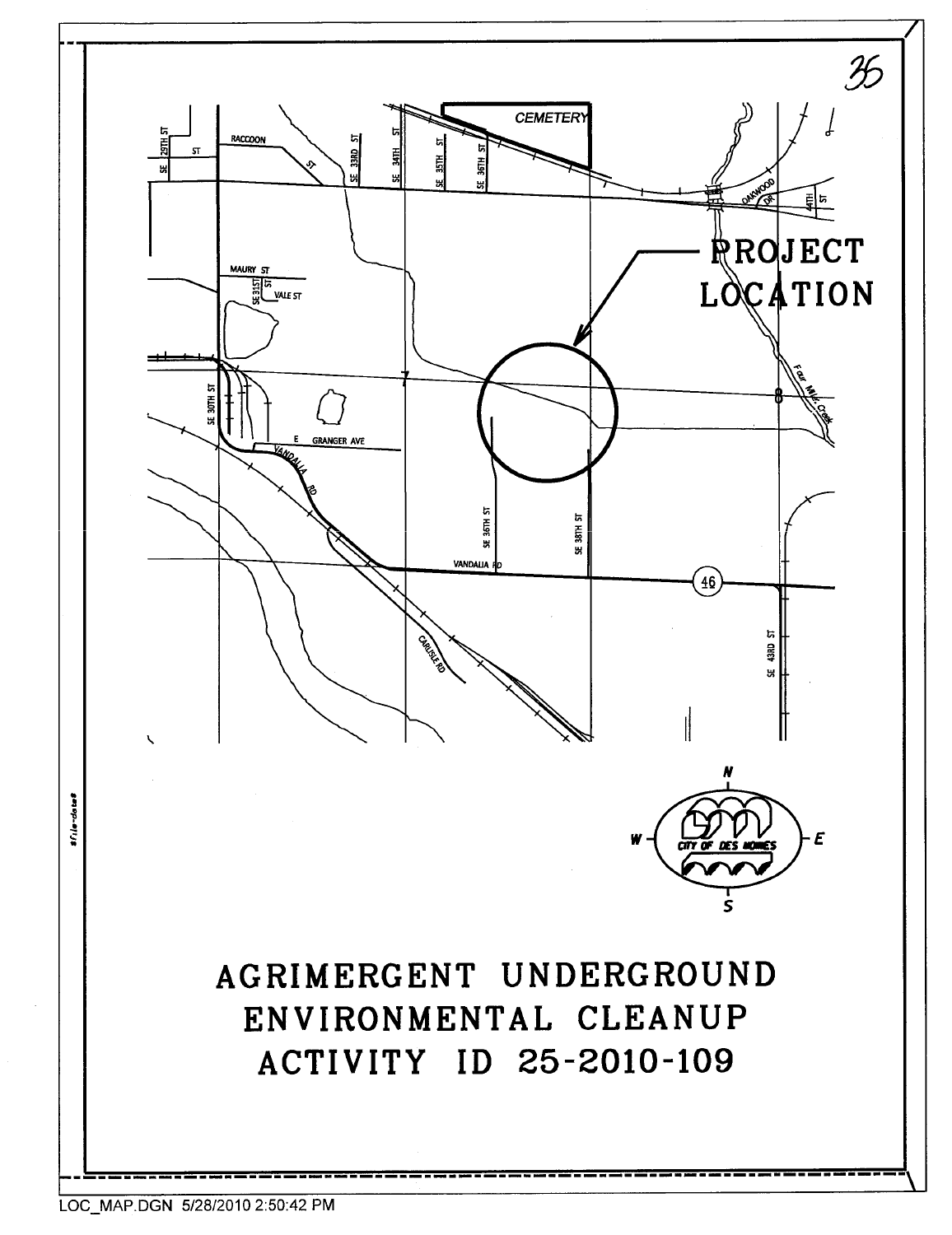|                    | DEPARTMENT OF ENGINEERING<br>CITY OF DES MOINES, IOWA                                                                                                                                                                          | Activity | ID 25-2010-109 |               |                                        |                             |                                        |                           |                                       |                           |
|--------------------|--------------------------------------------------------------------------------------------------------------------------------------------------------------------------------------------------------------------------------|----------|----------------|---------------|----------------------------------------|-----------------------------|----------------------------------------|---------------------------|---------------------------------------|---------------------------|
| CHECKED BY:        | APPROVED BY $\cancel{\mathscr{M}}$ , $\cancel{\mathscr{B}}$ $\cancel{\mathscr{M}}$ $\cancel{\mathscr{B}}$ $\cancel{\mathscr{M}}$ $\cancel{\mathscr{C}}$ $\cancel{\mathscr{L}}$ $\curvearrowright$<br>gy<br>st<br>TABULATED BY: |          |                |               | Des Moines, lowa<br>J. Pettiecord Inc. |                             | West Des Moines, lowa<br>MPS Engineers |                           | Des Moines, lowa<br>Elder Corporation |                           |
|                    | PROJECT: AGRIMERGENT UNDERGROUND ENVIRONMENTAL CLEANUP<br>CONTRACTOR'S BID TABULATION                                                                                                                                          |          |                |               | \$22,000 Bid Bond<br>BID SECURITY      |                             | BID SECURITY<br>10% Bid Bond           |                           | BID SECURITY<br>10% Bid Bond          |                           |
|                    | -ESTIMATE-                                                                                                                                                                                                                     |          |                |               | <b>BID PRICE</b>                       |                             | <b>BID PRICE</b>                       |                           | <b>BID PRICE</b>                      |                           |
|                    |                                                                                                                                                                                                                                |          | <b>SHI</b>     |               | <b>UNIT</b>                            |                             | <b>SE</b>                              |                           | <b>SHI</b>                            |                           |
| 졃                  | <b>DESCRIPTION</b>                                                                                                                                                                                                             | QUANTITY | PRICE          | <b>AMOUNT</b> | PRICE                                  | <b>AMOUNT</b>               | PRICE                                  | <b>AMOUNT</b>             | PRICE                                 | AMOUNT                    |
|                    | <b>MOBILIZATION</b>                                                                                                                                                                                                            |          | \$10,000.00    | \$10,000.00   | \$3,500.00                             | \$3,500.00                  | \$8,000.00                             | \$8,000.00                | \$10,600.00                           | \$10,600.00               |
|                    | BASELINE SURVEY                                                                                                                                                                                                                | Ę        | \$2,500.00     | \$2,500.00    | \$2,600.00                             | \$2,600.00                  | \$2,200.00                             | \$2,200.00                | \$1,500.00                            | \$1,500.00                |
|                    | PREP. STAGING AREA 1, 2 & 3                                                                                                                                                                                                    |          | \$2,000.00     | \$6,000.00    | \$800.00                               | \$2,400.00                  | \$1,800.00                             | \$5,400.00                | \$3,000.00                            | \$9,000.00                |
|                    | RELOCATION STOCKPILE DEBRIS & DRUM                                                                                                                                                                                             | 11S      | \$4,000.00     | \$4,000.00    | \$800.00                               | \$800.00                    | \$7,000.00                             | \$7,000.00                | \$7,000.00                            | \$7,000.00                |
| မာ                 | EXCAVATION SOIL, ONSITE STOCKPILE                                                                                                                                                                                              | 2400 CY  | \$9.00         | \$21,600.00   | \$2.75                                 | \$6,600.00                  | \$6.50                                 | \$15,600.00               | \$11.00                               | \$26,400.00               |
| 0                  | EXCAVATION, CONTAMINATED SOIL                                                                                                                                                                                                  | 1000 CY  | \$9.00         | \$9,000.00    | \$2.75                                 | \$2,750.00                  | \$6.50                                 | \$6,500.00                | \$11.00                               | \$11,000.00               |
|                    | STOCKPILE COVER                                                                                                                                                                                                                | $2E$ A   | \$500.00       | \$1,000.00    | \$500.00                               | \$1,000.00                  | \$800.00                               | \$1,600.00                | \$600.00                              | \$1,200.00                |
| $\infty$           | DRUM REMOVAL, ONSITE STAGING                                                                                                                                                                                                   | 300 TON  | \$14.00        | \$4,200.00    | \$10.00                                | \$3,000.00                  | \$14.00                                | \$4,200.00                | \$120.00                              | \$36,000.00               |
| စ                  | DEBRIS REMOVAL, ONSITE STAGING                                                                                                                                                                                                 | 200 TON  | \$14.00        | \$2,800.00    | \$10.00                                | \$2,000.00                  | \$14.00                                | \$2,800.00                | \$21.00                               | \$4,200.00                |
| ≘                  | OAD & HAUL, DRUM/DEBRIS LANDFILL                                                                                                                                                                                               | 500 TON  | \$14.00        | \$7,000.00    | \$11.00                                | \$5,500.00                  | \$14.00                                | \$7,000.00                | \$35.00                               | \$17,500.00               |
| Ξ                  | OAD & HAUL CONTAMINATED SOIL                                                                                                                                                                                                   | 1500 TON | \$14.00        | \$21,000.00   | \$11.00                                | \$16,500.00                 | \$12.00                                | \$18,000.00               | \$12.00                               | \$18,000.00               |
| $\bar{\mathbf{c}}$ | POST EXCAVATION SURVEY                                                                                                                                                                                                         | 1<br>1   | \$1,500.00     | \$1,500.00    | \$2,000.00                             | \$2,000.00                  | \$1,800.00                             | \$1,800.00                | \$1,200.00                            | \$1,200.00                |
| ≌                  | PLACE & COMPACT STOCKPILE SOIL                                                                                                                                                                                                 | 2400 CY  | \$8.00         | \$19,200.00   | \$1.75                                 | \$4,200.00                  | \$6.00                                 | \$14,400.00               | \$5,00                                | \$12,000.00               |
| ₫                  | PLACE & COMPACT OFFSITE BACKFILL                                                                                                                                                                                               | 2000 TON | \$12.00        | \$24,000.00   | \$6.50                                 | \$13,000.00                 | \$9.00                                 | \$18,000.00               | \$10.00                               | \$20,000.00               |
| ഇ                  | FINISH GRADING                                                                                                                                                                                                                 | 115      | \$3,000.00     | \$3,000.00    | \$900.00                               | \$900.00                    | \$2,000.00                             | \$2,000.00                | \$6,500.00                            | \$6,500.00                |
| ڡ                  | <b>TEMPORARY FENCING</b>                                                                                                                                                                                                       | 11S      | \$1,000.00     | \$1,000.00    | \$700.00                               | \$700.00                    | \$400.00                               | \$400.00                  | \$3,000.00                            | \$3,000.00                |
|                    | <b>PROJECT SIGN SMALL - STANDARD</b>                                                                                                                                                                                           | 1<br>1   | \$500.00       | \$500.00      | \$800.00                               | \$800.00                    | \$600.00                               | \$600.00                  | \$300.00                              | \$300.00                  |
| $\frac{8}{1}$      | <b>DEWATERING</b>                                                                                                                                                                                                              | 10 DAY   | \$1,800.00     | \$18,000.00   | \$600.00                               | \$6,000.00                  | \$1,800.00                             | \$18,000.00               | \$450.00                              | \$4,500.00                |
| စ္စ                | EROSION CONTROL                                                                                                                                                                                                                | 11S      | \$2,000.00     | \$2,000.00    | \$4,600.00                             | \$4,600.00                  | \$1,500.00                             | \$1,500.00                | \$3,600.00                            | \$3,600.00                |
| ន                  | EEDING                                                                                                                                                                                                                         |          | \$4,000.00     | \$6,000.00    | \$3,600.00                             | \$5,400.00                  | \$2,800.00                             | \$4,200.00                | \$3,000.00                            | \$4,500.00                |
|                    |                                                                                                                                                                                                                                |          |                |               |                                        |                             |                                        |                           |                                       |                           |
|                    |                                                                                                                                                                                                                                |          |                |               |                                        |                             |                                        |                           |                                       |                           |
|                    | PERCENT OF ENGINEER'S ESTIMATE<br>TOTAL CONSTRUCTION COST                                                                                                                                                                      |          |                | \$164,300.00  |                                        | \$84 250 00<br>-48.72%<br>Š |                                        | \$139,200.00<br>$-15.28%$ |                                       | \$198,000.00<br>$+20.51%$ |
|                    |                                                                                                                                                                                                                                |          |                |               |                                        |                             |                                        |                           |                                       |                           |

 $\frac{1}{\sqrt{2}}$  $\mathcal{B}$ 

Page 1

 $\hat{\vec{r}}$ 

 $\bar{\gamma}$